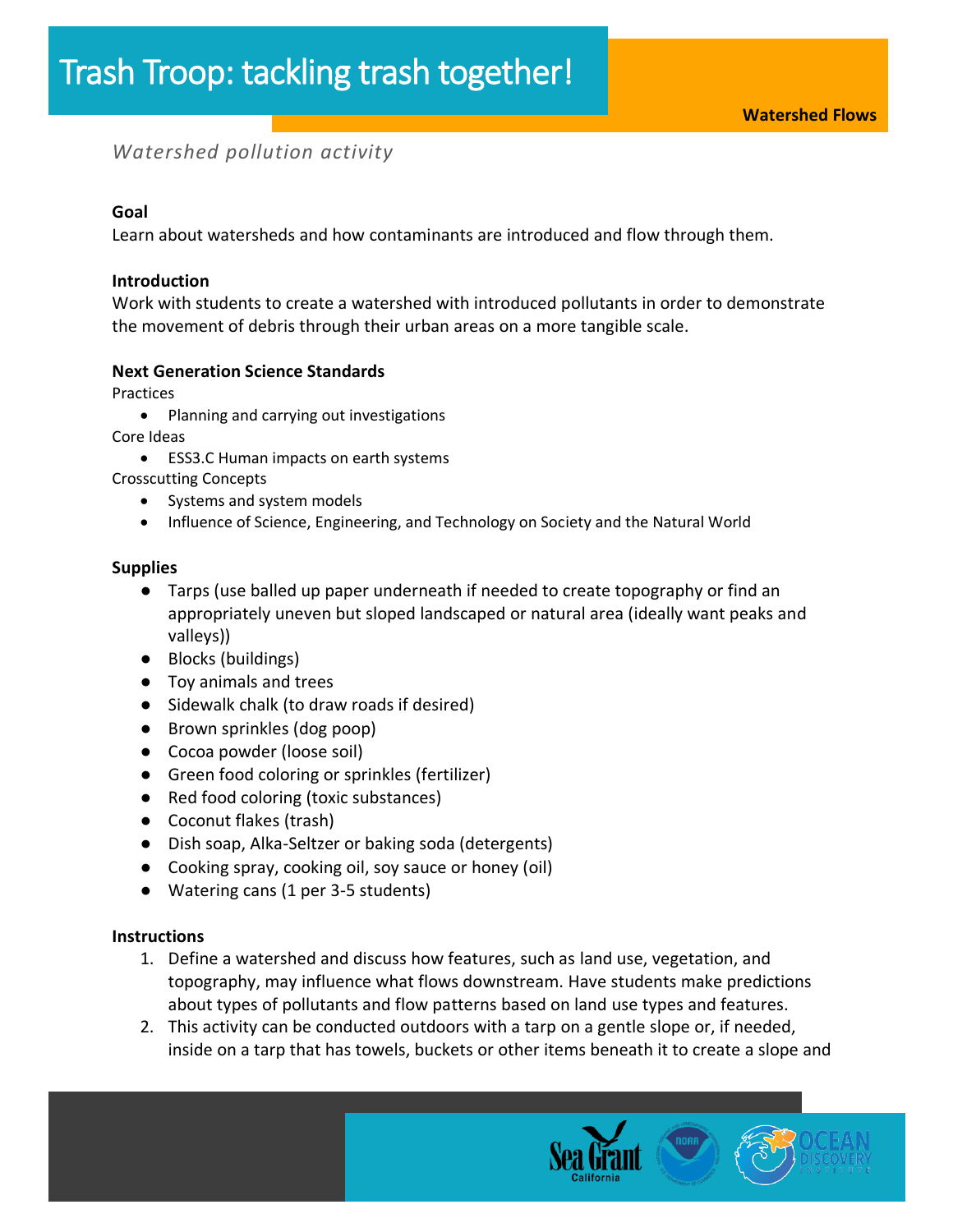topography. If inside, also consider using towels and a basin to capture runoff.

- 3. Have students create a watershed with different land uses (city, farm/ag, rural and uses within each) using the blocks and toys provided.
- 4. Observe flow by pouring or spraying water to see the patterns of flow and retention (directions and rate of flow).
- 5. Discuss the following with the students:
	- $\circ$  What a watershed is (a region within which all water flows to the same point downstream into a stream or lake).
	- o Groundwater vs surface water flows
	- $\circ$  How the different land uses may influence environmental runoff and waste
	- o Difference between point source and non-point source pollution
- 6. Add each of the contaminants that individuals may find in their watershed one at a time and let them sit there as you discuss predictions about what may happen when waste is not properly disposed of.
	- Coconut flakes = trash. Distribute the coconut flakes throughout the watershed in areas that are predicted to be associated with trash leakage or accumulations. Let the trash remain on the tarp or ground.
	- Brown sprinkles = dog/other animal waste. Let the sprinkles remain on tarp or ground.
	- Cocoa powder = loose dirt. Choose another area and sprinkle some cocoa powder, explaining to students that this part of the watershed was wooded but was then cleared (or a recently burned area that hasn't been revegetated) exposing loose soil that is carried with precipitation as runoff.
	- Green food coloring or sprinkles = fertilizer. In a third area of the watershed where there are homes with lawns, green parks, golf courses, agriculture that fertilized plants. Ask students about the chemicals that used on grass and other plants, discussing application of industrial fertilizer and how only a little gets taken up by plants while the rest may enter the storm drain as runoff.
	- Red food coloring = toxic waste. Discuss a family who finds a container of hazardous waste in their garage and wants to get rid of it in a hurry so they dump it down the storm drain in front of their house. Use only a few drops of food coloring for adequate effect.
	- Cooking spray or oil or honey or soy sauce = oil from cars or machinery. Discuss where oil may be found in a watershed- in areas of illegal dumping, gas stations/mechanics and from leaky cars. Discuss how car owners were not properly maintaining their cars and oil is leaking.
	- Dish soap, Alka-Seltzer or baking soda = detergents. Identify a few homes where people are washing their cars in front of their homes on the driveway, letting the soapy water run down the driveway into the storm drain.